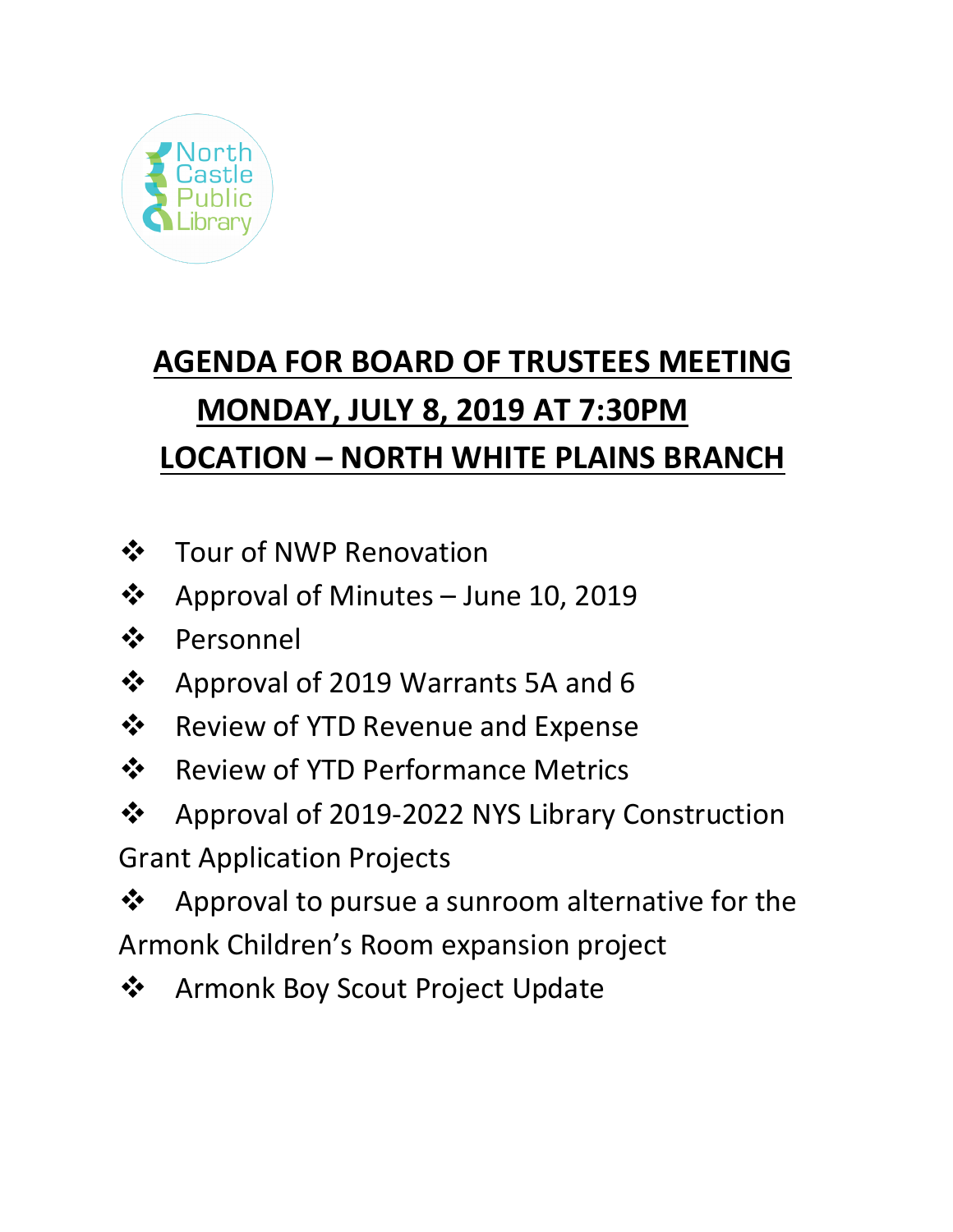## **North Castle Public Library**

# **Library Board of Trustees Minutes - July 8, 2019**

Sean Ryan called meeting to order at 7:47 PM

#### **In attendance:**

**Trustees:** Lisa Meyer Chorne, Jeanne Lapsker, Stephanie Paul, Scott Stopnik, and Sean Ryan

**Library:** Edie Martimucci and Susan Grieco

**Town:** Steve D'Angelo

**Friends:** Barbara Vircillo

**Key Votes/Review** -

**Approval of the Minutes for the June 10, 2019 NCPL Board of Trustees meeting** - Jeanne made the motion to approve the minutes and Scott seconded. All were in favor

**Accept resignation of Bonnie Giordano** - Town Board acceptance is also required before resignation is official. Lisa made the motion to approve and Scott seconded. All were in favor.

**Accept resignation of Nicholas Percello** - Town Board acceptance is also required before resignation is official. Lisa made the motion to approve and Scott seconded. All were in favor.

**Approval to hire Julia Dorfman as a Page** - (16.5 hours per week as needed) effective July 1, 2019 at an hourly wage of \$12/hour. Town Board approval is also required. Jeanne made the motion to approve and Lisa seconded. All were in favor.

**Approval to hire Emma Mandella as a Page** - (16.5 hours per week as needed) effective July 1, 2019 at an hourly wage of \$12/hour. Town Board approval is also required. Jeanne made the motion to approve and Lisa seconded. All were in favor.

**Approval of NCPL Warrant 5A** (AP GL Report) - The library warrant has been transitioned to align with the Town Board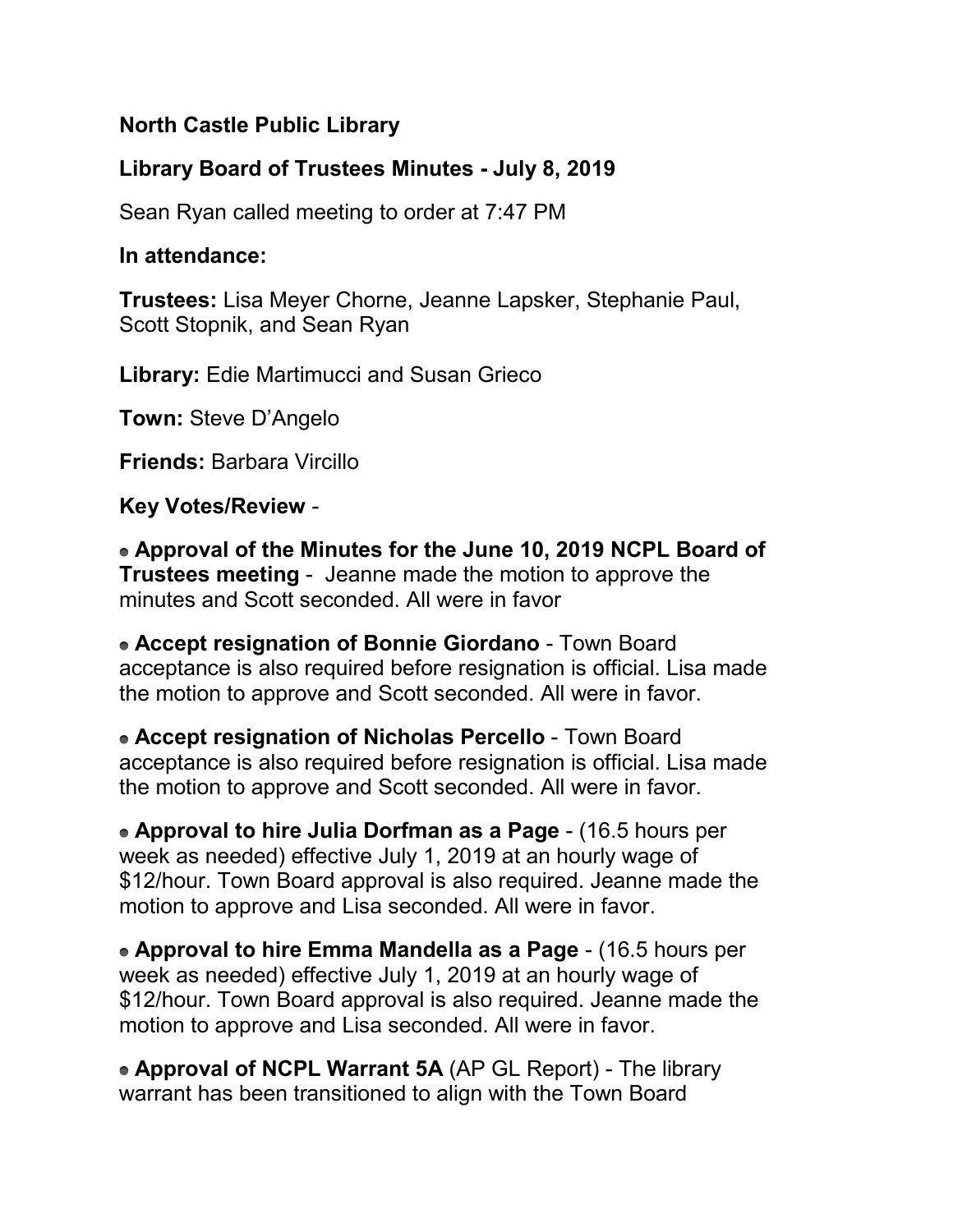schedule (bi-monthly). Total expenses in 2019 Warrant 5A are \$37,023.67 of which the Friends are paying \$8,721.40. Our board approved \$8,135.20 including \$889.84 paid by the Friends at our June meeting and \$4,484.25 of book expenses (Baker & Taylor) were approved to be paid from the Brinkman library trust account in our May BOT meeting. The incremental expenses we will approve are at our July meeting are \$24,404.22 of which the Friends are paying \$7,831.56. Thank you, Friends for your continued support!!! Scott Stopnik has reviewed all invoices in this warrant and supports its approval. Thank you, Scott!!! Thanks also to Abbas Sura and Patrick Ricci for their financial support of NCPL!!! Scott made the motion to approve and Stephanie seconded. All were in favor.

**Approval of NCPL 2019 Warrant 6** (AP GL Report) - Total expenses in 2019 Warrant 6 are \$106,393.51 of which the Friends are paying \$10,700.10. Thank you, Friends for your continued support!!! In addition, this warrant includes \$1,668.97 of NCPL expense that has been paid from the Brinkman donation (Baker & Taylor books) and \$3,200.00 (one storage unit) that has been paid by from the library's Fullam trust account. All books paid for by the Brinkman donation have a label highlighting the donation. Equipment costing \$53,038.38 (NWP circulation desk, maker space and two storage units) currently charged to the Library Building/Equipment Repair account line will be paid from the Fullam library trust account according to our board's prior approval. This transfer has not occurred yet. Scott Stopnik has reviewed all invoices in this warrant and supports its approval. Thank you, Scott!!! Thanks also to Abbas Sura and Patrick Ricci for their financial support of NCPL!!! Scott made the motion to approve and Lisa seconded. All were in favor.

**NCPL 2019 YTD Revenue & Expense Reports** (in two formats thru July 5, 2019). YTD 2019 NCPL financials are as expected and remain strong.

**Review of NCPL Performance Metrics** - June circulation statistics have not been reported fully because WLS has been enmeshed fighting a malware attack that has recently hit many organizations. The May NCPL circulation results increased by 2,025. Library visits, programming attendance, digital circulation and museum passes continue with YTY growth. This is striking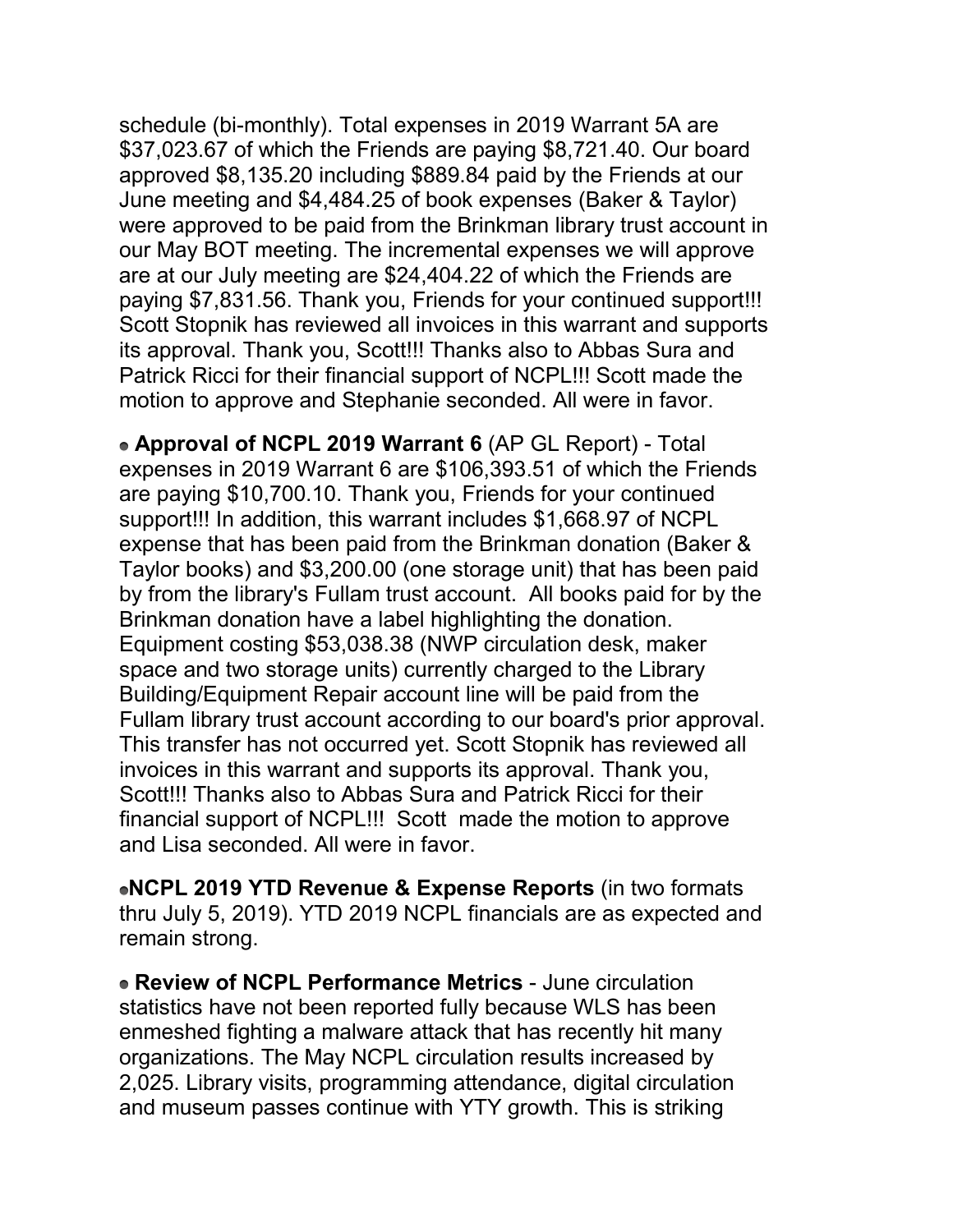considering the NWP branch was closed for renovations for six weeks. Congratulations and thanks to Edie and her entire team!!! Thank you to Virginia Garcia for her work on NCPL's performance metrics!!!

# **Approval of projects to be included in NCPL's 2019-2022 NYS Library Construction Grant application submission.**

Submission of grant applications are due to WLS on August 21, 2019. Edie has requested a July 24 review with the Town Board. At our June meeting, we agreed to investigate costs for three projects: (1) replacement of the Armonk roof, (2) installation of an elevator in Armonk, and (3) installation of an automatic door in North White Plains. Steve Gallo is working with contractors to gather estimates for each of these projects. Thanks to Steve for his great progress!!! In addition, a summary of NCPL performance/financial status on NYS Library Construction Grants was discussed. NCPL's track record on grants is excellent and the NYS Library Construction Grant Program has been a game changer for NCPL. Kudos to Edie and her entire team!!! Jeanne made the motion to approve and Stephanie seconded. All were in favor.

**Approval to pursue rebid of the Armonk Children's Room project.** This is the only remaining project in NCPL's 2017-2020 NYS Library Construction Grant (same grant with new YA Room, Friends' Gallery, cafe and abatement). Steve Gallo has been evaluating a sunroom replacement alternative. Three preliminary estimates have been received from Suburban Sunrooms, Inc. for Four Seasons Sunrooms. Four Seasons is the manufacturer of the existing sunroom. The first estimate is for a standard sunroom that is 32' 8" by 19' 1" (623 square feet). The second is for a standard sunroom that is 27' 4" by 17' (465 square feet). The third option is for replacement of the same size structure as the existing sunroom (120 square feet). The estimates are \$200,000; \$180,000 and \$120,000 respectively for the sunroom only. Additional costs will include the foundation, electric, fire doors and HVAC (as required). The existing sunroom is a Four Seasons product. Town Board approval is also required. Jeanne made the motion to approve the rebid with the \$120,000.00 option and Lisa seconded. All were in favor.